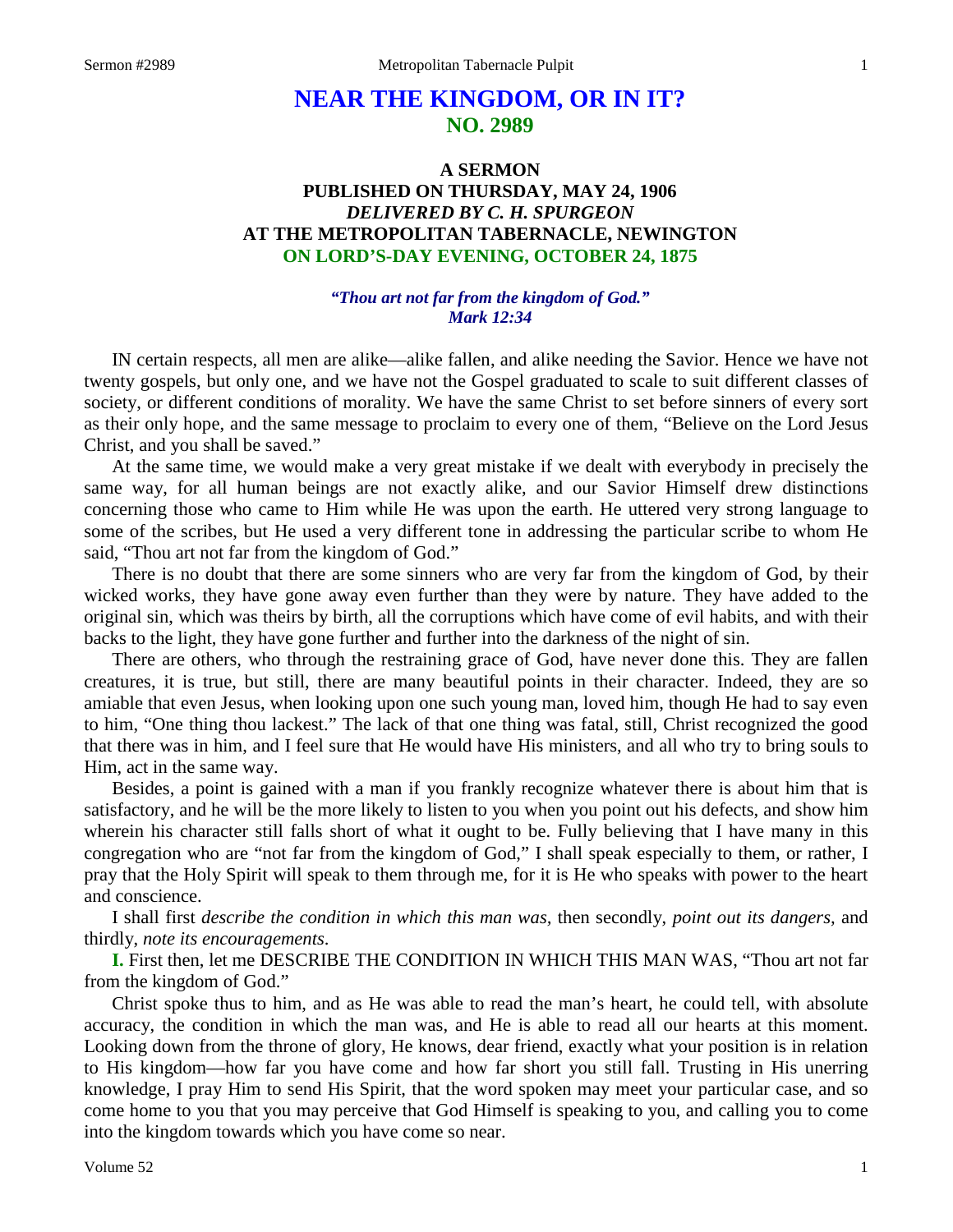Let us first look at this scribe's case and see why it was that he was so near to the kingdom. I think the first hopeful sign about him was that *he had evidently been, and was, a man of candid spirit,* he was not so prejudiced as most of the other scribes were. His mind and heart were open to conviction. When he read the ancient Scriptures, he did not read them with his eyes shut, or gazing through colored Rabbinical spectacles, as so many of the scribes read them, he went to them desiring to know the truth that was in them, and when he saw the truth, he did not rebel against it, but yielded himself to it.

It is evident that he had been a candid student of the law, for he had arrived at the conclusion that its greatest commandment was love to God and to one's neighbor, whereas I have no doubt that many of his fellow scribes had given the first place to matters that were purely ceremonial—something to do with circumcision perhaps, or with the eating of unleavened bread—matters that were important enough in their proper sphere, yet not to be regarded as the weightiest things in the law, but this man had read with an evident determination to know the truth, and so far he had found it out.

He showed his candor, not only by his diligent search for the truth, but also by being a candid controversialist. He had heard the questions which had been put to Christ, and he had noted how wisely Christ had answered them, and he had also noticed that not one of the questioners had had the grace to say that Christ had answered them well. They were so ashamed of themselves for putting the questions to Him that they had evidently retired into the background, but this man, as soon as he received the answer to his inquiry, seemed to recognize the wisdom of the great Teacher and he expressed the opinion that Christ had answered him wisely. I do not know how he could have put it better than he did when he said, "Well, Master, thou hast said the truth."

You know that when men are arguing, and their blood is hot, it very often happens that the one disputant will not admit that the other has spoken the truth. Though he is quite sure that it is so, he will not own it, and it is an evidence of a really candid spirit when, in the midst of a debate, a man confesses that his opponent has got the better of him. It shows that he is not merely fighting for the victory, but is seeking the truth, and there is always something hopeful about a man of that sort.

My dear friend, I do not know where you are, nor what your particular opinions may be, but if you are firmly resolved to follow truth wherever she may lead you, I think I may say to you, as Christ said to this scribe, "Thou art not far from the kingdom of God." Do not be self-confident, nor rely too much upon your own judgment, but let your mind lie open to conviction. Above all, let it be open to the heavenly light, and if you do so, I shall have hope concerning you, notwithstanding a thousand mistakes that you may make. An honest seeker after truth will not be long before truth finds him, and he finds truth.

Another favorable point in this scribe's character was that *he evidently had some degree of spiritual perception*—not much perhaps, but still, as things went, a good deal for that time. He had found out, through reading the law, that God attached more importance to matters of moral practice than to mere matters of ceremony, and much more importance to that which concerned the heart than to any outward actions.

"To love the Lord with all one's heart, and soul, and strength, and to love one's neighbor as oneself," said this scribe, "is more than all whole burnt offerings and sacrifices." He had advanced further than many a Romanist has, for the Romanist would hardly say as much as he did. "The outward ceremonies of the church are so exceedingly important," he would say, "that I could not put anything else before them." But this man had been taught to feel that real heart-work and true love to God were more important than all the ceremonies of the law, even though they were ordained by God Himself.

He had advanced further than some of our very doctrinal friends, to whom orthodoxy seems to be both the first thing and the last thing, though, as you very well know, what they call orthodoxy is simply their own doxy, but if people only hold that doxy, that is about all they care for, and all the rest is a very secondary matter to them. This scribe, however, had advanced further than that, and he would doubtless have said that to love God with the whole of one's heart was more important than believing all the dogmas that were ever formulated by all the doctors of divinity in the world.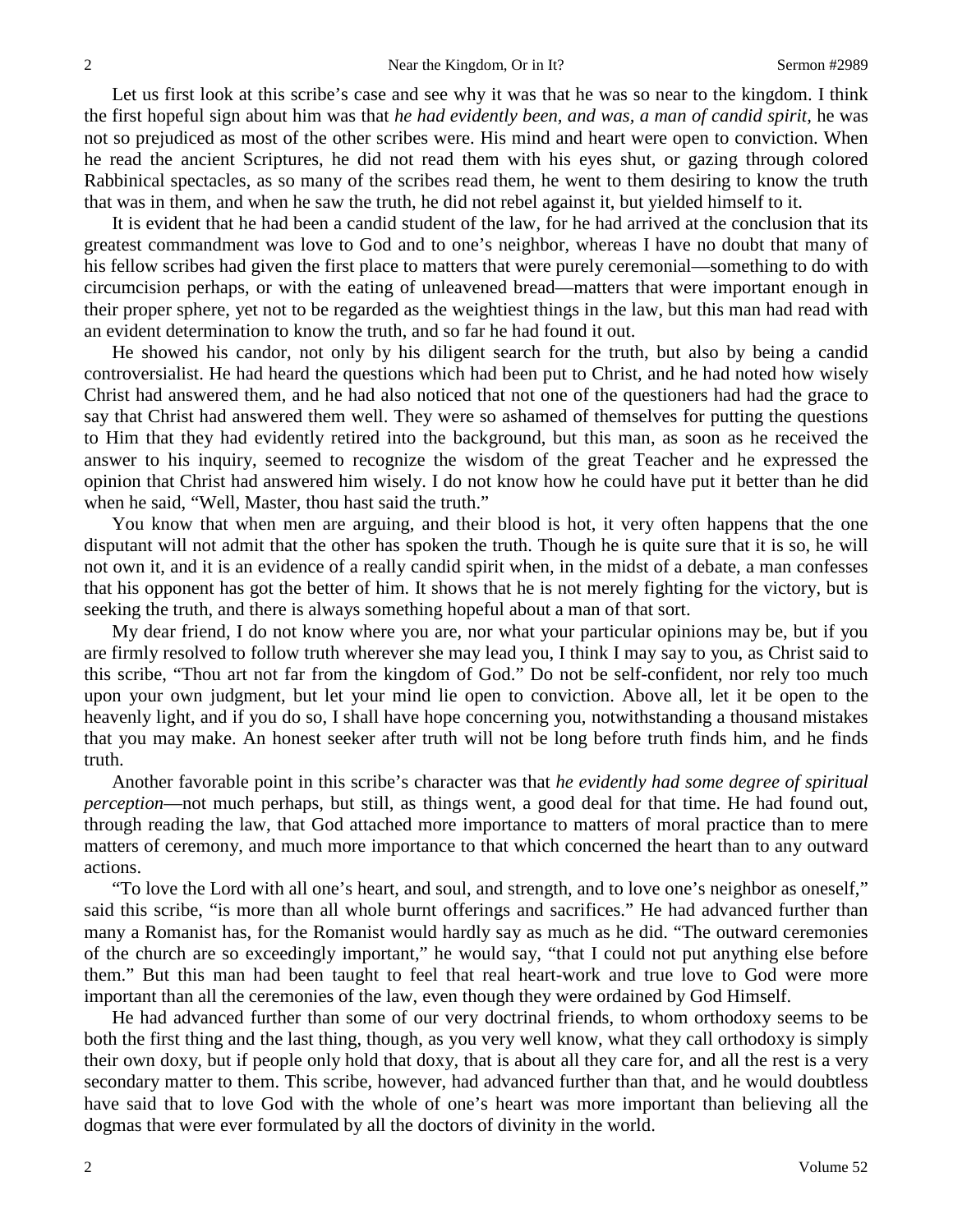This scribe had also advanced further than the mere moralist, who teaches that if you do what you think is right, that is all you need trouble about. But this scribe expressly spoke of loving the Lord "with all the heart, and with all the understanding, and with all the soul, and with all the strength." He could see that the entire man must be given up to love God, for if he were not, all the outward profession of living according to the letter of the law would not suffice.

Now, dear friend, if you have been enabled to break through your former attachment to mere external ceremonies—if you have fully comprehended that true religion is not a matter of mere externals, you are "not far from the kingdom of God." You are one of those who are learning that "God is a Spirit; and they that worship him must worship him in spirit and in truth, for the Father seeks such to worship him." I hope He is seeking you and that, before long, you will not only be near the kingdom, but actually in it. It is a grand thing when a man is brought so far as to be able, from deep inward conviction, to say with Dr. Watts—

> *"Not all the outward forms of earth, Nor rites that God has given, Nor will of man, nor blood, nor birth, Can raise a soul to heaven."*

There must be the regenerating work of the Holy Spirit within the soul to make it spiritual, and capable of spiritual worship, if we are to be saved, and he who really knows this is "not far from the kingdom of God."

Another admirable point in this scribe's character was that *he evidently had a considerable knowledge of the law*. To know the law of the Lord is the next thing to knowing the Gospel. It is not everybody who understands this truth, but it really is so.

Old Robby Flockhart, an evangelist who used to preach in the streets of Edinburgh, sometimes said to his hearers, "I will preach the law to you tonight, and nothing but the law, for the law is the sharp needle without which I cannot get the silken thread of the Gospel into your hearts," and he spoke the truth.

Paul wrote to the Galatians, "The law was our schoolmaster to bring us unto Christ." When the law condemns a man, he flies to Christ to seek forgiveness, but until he has received the sentence of the law in his own soul, he will never fly to Jesus Christ and His atoning sacrifice to be set free from sin. If the law is rightly used, it drives the sinner to the Savior, and there was hope concerning this scribe because he evidently knew the requirements of the law. He did not sum that up in a mere outward morality, but he knew that the law was spiritual, and that it made upon men demands of a spiritual character.

It would not have taken any one long, I should think, to convince that man that he had fallen short of those demands, and when he had been thus convinced, he was well on the way to seeing the preciousness of the atonement that could meet the demands of that broken law, so that his knowledge of the requirements of the law helped him to be "not far from the kingdom of God."

Once again, *this scribe was evidently teachable,* he was in such a frame of mind that he was willing to hear what the great Teacher had to say. I do not think he came to Christ as a caviler, he probably came to test Christ, but not to cavil at Him after he had tested Him, and having tested Him, he was willing to learn more of Him.

It is a hopeful sign when we are willing to sit on the children's seat, remembering our Lord's words to His disciples, "Except ye be converted, and become as little children, ye shall not enter into the kingdom of heaven." Some people are much too big to go through heaven's gate. They are so wise, in their own estimation, that they are not willing to be taught even by infinite wisdom. Their judgment is so accurate, their intelligence is so clear, that they will not submit to be instructed by Him who is the very wisdom of God. They think that they have within themselves the power to draw an infallible distinction between right and wrong, between truth and error, and they will not allow even the Almighty to dictate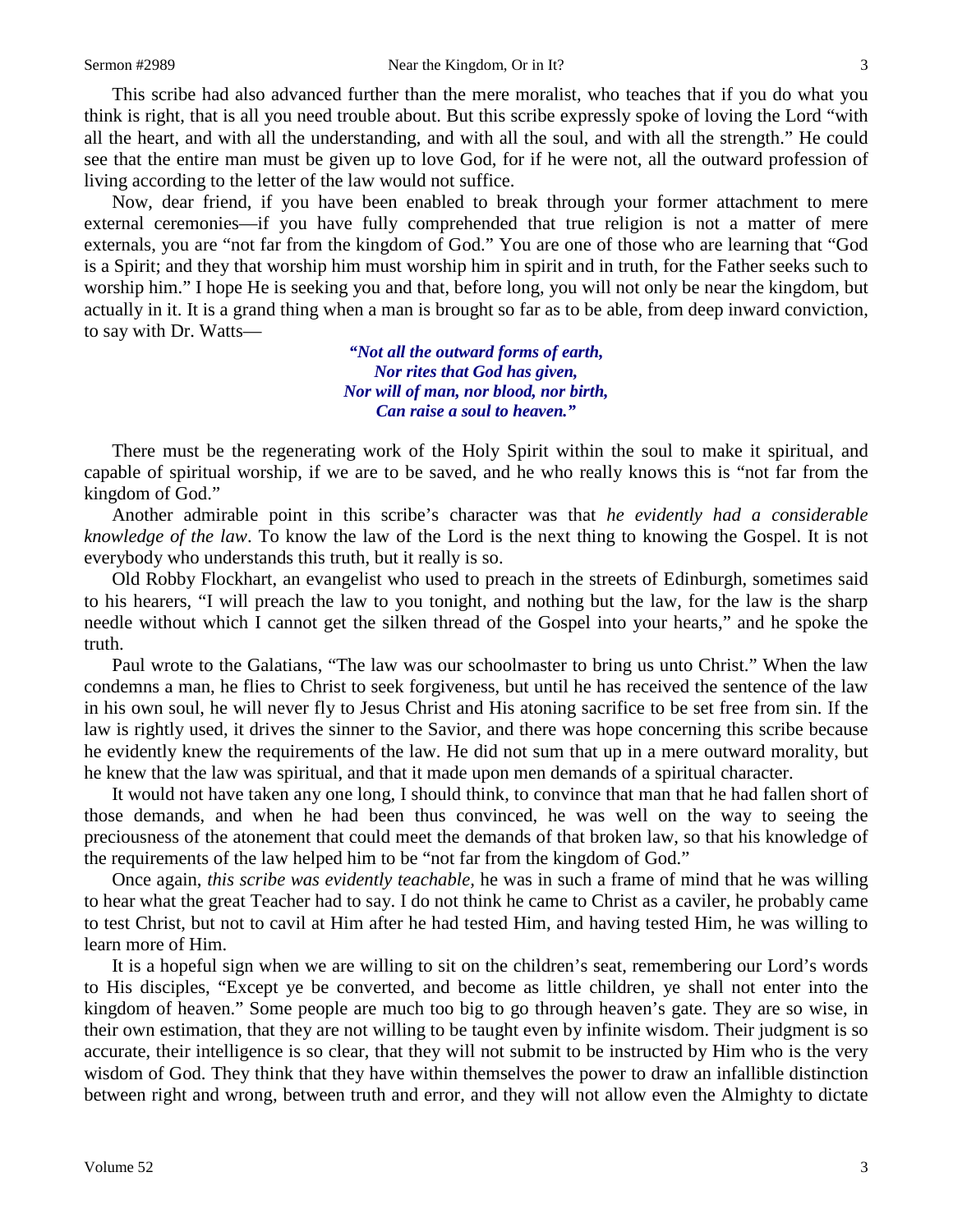to them, and to be the Arbiter of their lives. Ah, brethren! this is a sad state for anyone to be in, but it is a hopeful sign when we are teachable. If you are so, you are "not far from the kingdom of God."

Now I will leave this scribe, in order that I may take notice of some others who are "not far from the kingdom of God." There are many persons who, from their youth up, have always had a great horror of that which is wrong, and they have felt—not to perfection, but to a considerable extent—a delight in that which is true and good. They do not feel themselves to be true or good, but they wish they were.

Their first associations in life were with godly people, and they have always loved godly things. They do not find family prayer to be irksome, or if they do, they realize how wrong they are for being in such a state of mind. They would be very sorry if the ordinances of religion were neglected in the place where they live. The Sabbath is a delight to them, and they love to go up to God's house.

They hardly know why they feel thus, for they are afraid they have no part nor lot in the matter, still, they like to go there, if there is anything good to be heard, they wish to have a share in it. If anybody speaks against good things, or good men, they are very grieved. Horror takes hold of them if they ever hear God's name blasphemed. They have had, from their very childhood, a bias in the direction of that which is right, but it is natural rather than spiritual.

They are not, as yet, distinctly out and out for Christ, they have not believed in Him as their Savior, they have not yielded themselves up completely to Him. I am persuaded that we have large numbers of young people who are very accurately described by that expression, "not far from the kingdom." Of course, I am speaking of their best side, and I am well aware that there is another side to their character, but there is much about them that is hopeful.

I know some who are even nearer to the kingdom than those whom I have been describing, for they are under a very deep sense of their sinfulness. Not one of them would ever be so foolish and so wicked as to say, "God, I thank thee that I am not as other men are." Often, while they are sitting here listening to a sermon that is full of comfort, they feel that they are not entitled to take it for themselves. Oh, how they wish they could believe, and that they were really saved!

One thing they do realize, that is, they are lost, and ruined, and undone. This fact has caused them much sorrow of heart, but they are not yet sufficiently awake to make the desperate effort which decides the matter. Realizing that they are condemned, they cannot feel at ease, and sometimes, floods of tears flow down from their eyes because of their transgressions. Ah, my dear friend, if that is your condition, you are "not far from the kingdom of God."

There are others who are in this further hopeful condition, that they are very attentive hearers of the Word. They come to the house of prayer on purpose that they may hear the Gospel, and after a fashion, they pray that the Gospel may be a blessing to them. I like preaching to people of that sort. One might wish to preach all day and all night if one could only have throngs of such hearers, every one of whom would be praying, "O my God, bless me! O my God, save me!" I remember that when I was in this condition, I used to pray all through a sermon, "O Lord, meet with me, meet with me tonight!" And my dear friend, you are "not far from the kingdom" if that is how you are praying now.

I know some who have advanced further still, for they have kept on praying wherever they have been, though they themselves hardly know whether they have been praying aright. You know, dear friend, that you went home last Sabbath, and fell on your knees, and cried, "Lord, save me!" and during the past week, you have got away alone as often as you could that you might have a little time of prayer. Even when you have been at work—you do not know whether others have noticed it or not—there has been the heaving of a sigh or the upward glancing of the eye. Sometimes you have almost wished that you had never been born, for you have had the dreadful fear that you might never find the Savior. At other times, you have had a little hope that perhaps you might, and at any rate, you are a true seeker, and I believe you are "not far from the kingdom."

Besides that, I should not wonder if you read the Scriptures very earnestly to try to find out how you can obtain eternal life, and you also study good books with the same view—those very books which you once thought so dull and even horrible. You read them now at every spare moment that you can get, you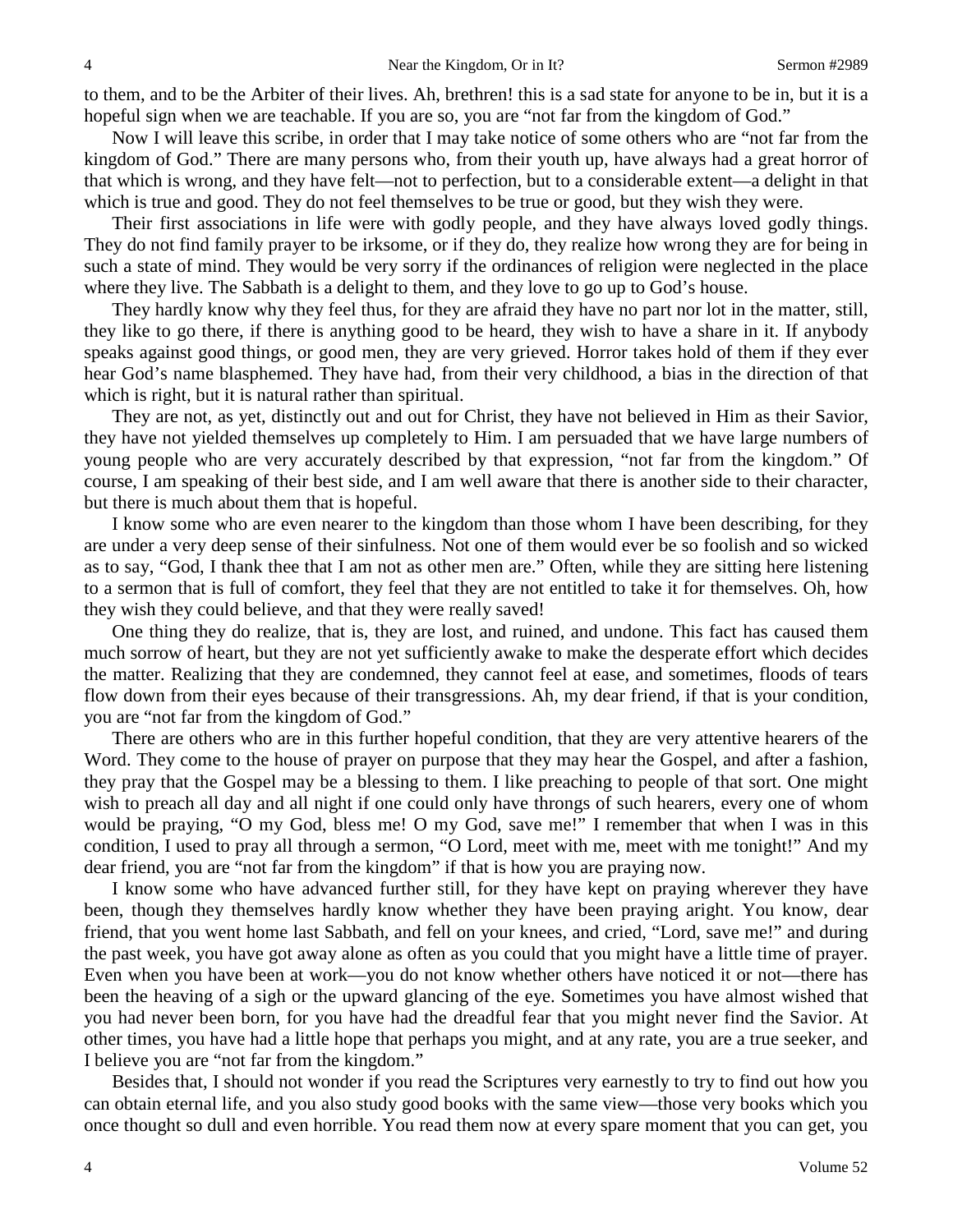would rather read them than the most fascinating romance that was ever written, for you are earnestly seeking eternal life. You certainly are "not far from the kingdom of God."

**II.** Now secondly, I want you to NOTICE THE PECULIAR DANGER OF YOUR CONDITION if you are "not far from the kingdom."

The great danger of it is that *though you are not far from the kingdom, you are not in it*. A man was in a sinking ship, he almost leaped into the lifeboat, but just missed it and was drowned. The manslayer was flying for his life, and the avenger of blood was close behind him. He had almost reached the city of refuge, but he was overtaken by his adversary just outside the gate, and so was slain. Almost saved is altogether lost. There are many in hell who once were almost saved, but who are now altogether damned.

Think of that, you who are not far from the kingdom. It is being in the kingdom that saves the soul, not being near the kingdom. If you are just upon the border, yet if you have not actually entered, you are not secure. Those five foolish virgins were almost in the banqueting hall, there was only the thickness of a door between them and the wedding feast, but they only heard the awful sentence, "Too late! Too late! Ye cannot enter now." Your great danger is that you will get to be content with being near the kingdom, although not actually in it.

I have known some people remain in that perilous position for months and years, till at last it got to be their chronic condition, and they made no effort to take the decisive step. They appeared to be in a very hopeful state, yet I fear that, by and by, we shall have to give them up as utterly hopeless. Oh, these hopelessly hopeful people, what can we do with them? They are, for a time, hopeful, yet never more than hopeful, and at last, we have to admit that their apparent goodness is only superficial, and that all the hopes they raised within us are delusive. They mock us, and we also fear that they mock God.

We are also very much afraid that you who are "not far from the kingdom," *may get into your heads the notion that there is something good in you,* and that there being something good in you, it will help to save you. If so, you will be really further away from the kingdom than if you were liberally far off. I know of nothing that will more effectually keep you out of the kingdom than the notion that you are good enough to keep out—the idea that surely, God will not condemn such excellent persons as you are! And besides, you are so near that you can slip in any day. If you get that notion into your head, I am afraid you will never slip in, but that you will perish in your present lost condition. Oh, may God graciously deliver all of you from such fatal self-righteousness!

I should like to point out to you one thing, and that is this, *how very terrible it would be if you should be lost after having been so near to the kingdom!* The manslayer is overtaken by the avenger of blood, and falls a mangled corpse upon the very threshold of the city of refuge, does not that seem truly dreadful? One step more, and he would have been safe, but he could not take that step, so he was slain.

I always feel mortified if I get to a railway station just as the train, which I want to catch, moves from the platform. If it had gone ten minutes earlier, I should not have minded missing it so much, but to be so near as to see it go seems to aggravate my disappointment, and certainly, it will be the greatest aggravation of all to you if you are lost after having been so very near to the kingdom.

I can almost imagine other souls that are lost speaking to you in that tone of tension which Isaiah applied to the king of Babylon, "Hell from beneath is moved for thee to meet thee at thy coming....They shall speak and say unto thee, Art thou also become weak as we? Art thou become like unto us….How art thou fallen!" What horror must have seized the guilty tyrant when he came into the midst of those whom he had oppressed and crushed!

And if some of you, who have been so near to the kingdom, are lost, I can imagine the swearer in hell saying to you, "Ah! you rebuked me for my oaths, but where are you now?" And another will say, "You used to help to reclaim drunkards, but where are you now? You were one of those who used to sit in the Tabernacle and listen to sermons. I never went there, but you did, and how much the better are you for going?"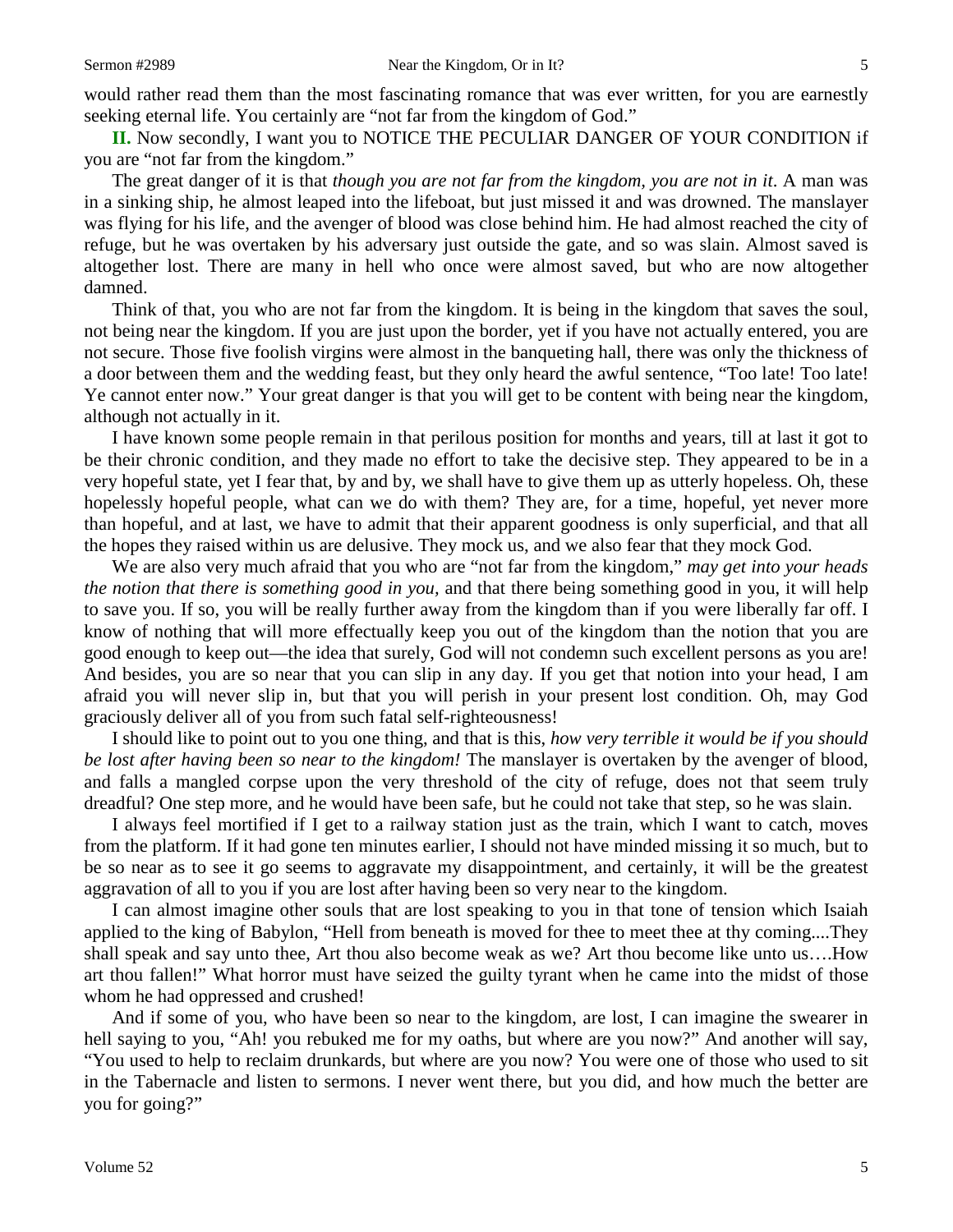And some of them will say, "Oh, if we had only had your opportunities, if we had but heard the Gospel as you heard it, if we had been placed under the holy, hallowed influences which surrounded you, surely we would not have acted so foolishly as you have done!" I need not draw any fancy pictures of what may happen, for you know what our Lord Jesus Christ said to those who heard Him, and yet repented not, "I say unto you, that it shall be more tolerable for the land of Sodom in the day of judgment, than for you."

If you have heard the Gospel, and the kingdom of God has come nigh unto you, and you have come nigh unto it, and yet, through lack of the decided act of faith in Jesus Christ, you perish in your sin, your doom will be more terrible even than that of Tyre and Sidon, or Sodom and Gomorrah—

> *"So near to the kingdom! yet what dost thou lack? So near to the kingdom! what keepeth thee back? Renounce every idol, though dear it may be, And come to the Savior now pleading with thee.*

> *So near, that thou hearest the songs that resound From those who, believing, a pardon have found! So near, yet unwilling to give up thy sin, When Jesus is waiting to welcome thee in!*

*To die with no hope! Hast thou counted the cost?— To die out of Christ, and thy soul to be lost? So near to the kingdom! oh come, we implore! While Jesus is pleading, come enter the door!"*

**III.** I will not say more upon that sad part of my subject, and I feel far more at home in trying to speak, for only a minute or two, on the last point, namely, THE ENCOURAGEMENT OF THOSE OF YOU WHO ARE "NOT FAR FROM THE KINGDOM."

May God, in His infinite mercy, grant that you may enter the kingdom this very night! May He not suffer another morning's sun to rise from the east, and look upon you as an unconverted man or woman!

For, first, *think how much God has done for you already*. You might have been born in one of the back slums of London, or you might even have been born as Khoikhoi or a cannibal islander. Perhaps upon that matter of your birth depends the fact that you are sitting in this house of prayer, and are not in the gin palace, the prison, or in hell itself. It may be simply the dispensation of divine providence that has made this difference between you and the very worst of men. Be very thankful to God for what He has already done for you—for this vantage ground on which His providence and the kind instructions of Christian parents and friends have placed you.

And next, *as He has done so much for you, should not this encourage you to ask Him for still more?* If He has, by His grace, brought you so near to the kingdom, would it not be wise for you to say to Him, "My God, Thou hast done much for me, wilt Thou not now give me that which will make all this to end in my salvation? Wilt Thou not give me a new heart and a right spirit? Wilt Thou not give me the new birth which will enable me to believe in Jesus Christ this very night, so that I may pass from death unto life?" Do you not think that the message of the Gospel should very much commend itself to you? You are a candid hearer, if I understand you aright, and you have some love to good things.

Now, was there ever a Diviner message than this? God has sent His Son, Jesus Christ, into this world, He took upon Himself the sin of guilty man, He suffered in the room, and place, and stead of the guilty, and He bids us now proclaim this Gospel of free, sovereign grace, that "whosoever believeth in Him shall not perish, but have everlasting life." Christ has endured the full penalty of sin. Jesus has bowed His back to carry the intolerable burden of human guilt and He has carried it, and cast it into the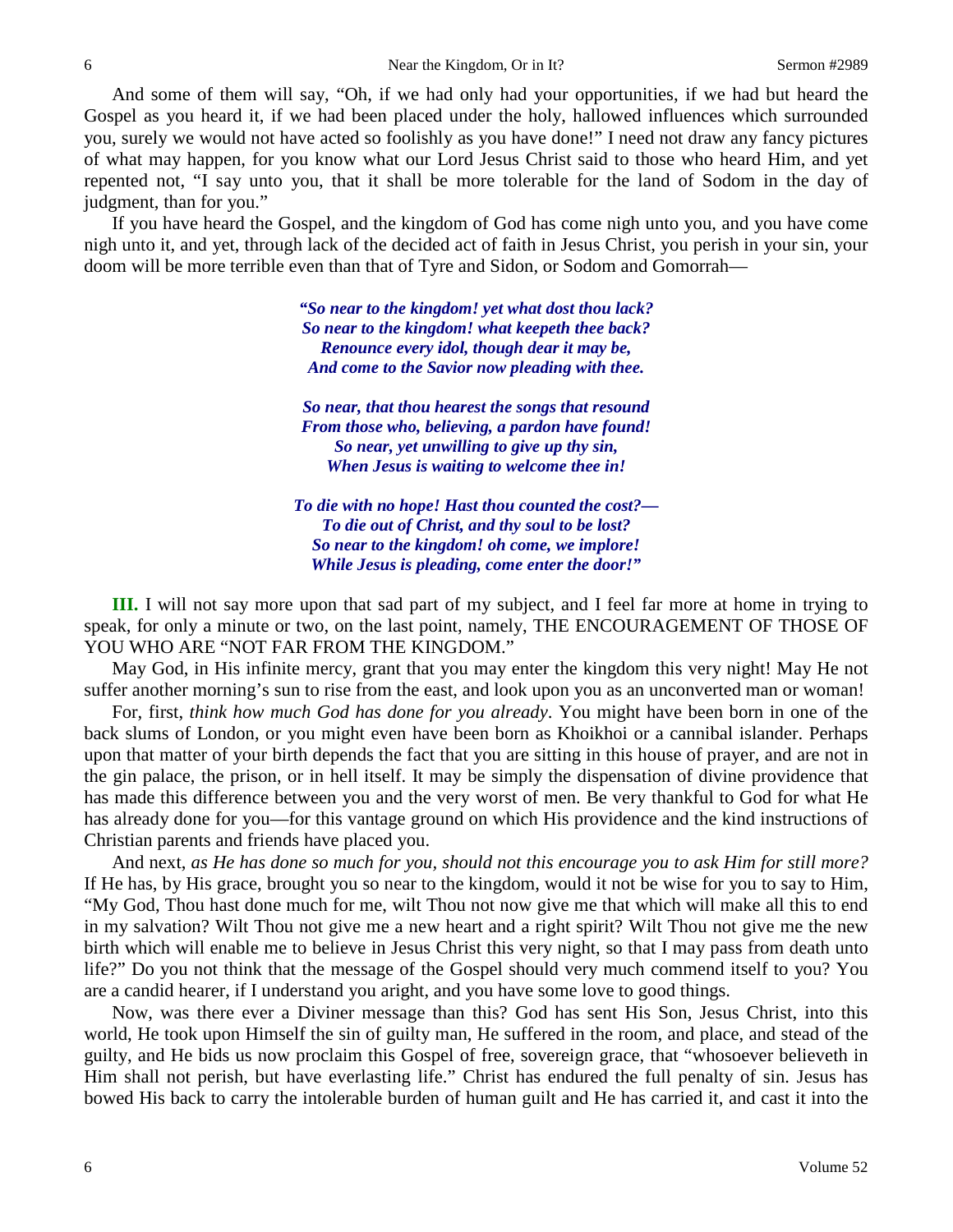depths of the sea, where it shall never be found to be again laid to the charge of any soul that believes in Him.

You are not asked to do anything, you are not even asked to feel anything, you are simply asked to trust yourself in the hands of the incarnate God. Was anything ever simpler, more full of grace, more full of pity to your lost and helpless condition? It is all put into this simple message, "Look unto me, and be ye saved, all the ends of the earth." This is the message from Christ in the highest heavens. "Look, look, look," is all He bids you do—simply look unto Him, trust in Him, depend upon Him. Surely you cannot desire anything that is more worthy of God than this Gospel of His grace which we proclaim unto you in His name.

Well, my dear friend, you have come near to the kingdom, *but is it not very clear to you that you need something more than you can find in yourself?* You have come as far as you can, yet, as far as that is compared with where others are, how little it really is! I said that you had begun to pray, but what sort of prayer is yours? I said that you were an attentive hearer of the Word, so you are, yet how small a thing will take you off from the pursuit of the blessed realities of grace!

You know that although you are somewhat softened, your heart is still hard. There is much unbelief in your soul still, though there is a gleam of what looks like faith now and then. In fact, to put the matter very plainly, you are in such a condition that you will be in hell unless the mercy of God shall prevent it, for you are certainly not yet saved.

Do you know that it is so, do you really feel this? Then, can you not, (may God help you to do it), by one desperate effort of faith, throw yourself at the feet of Jesus and say to Him, "Never will I go from Thee, O Thou blessed Savior, till Thou dost pronounce me clean. I put out the tip of my finger now, feeble and weak as my faith is, and I do touch Thee. If Thou canst save a sinner, Jesus, save me. I trust Thee to do so!" Friend, you are saved! That simple touch of the finger has brought virtue out of Christ unto you, and He has bidden you go in peace.

I remember how it seemed to me, when I was under conviction of sin, as though Christ stood before me with a sharp sword in each of His hands, but I felt, "I can but be lost, I will fling myself into His arms notwithstanding those swords." And so I did, by a desperate plunge. I felt, "I have done with all attempts at self-salvation, Christ is my only Savior. I see that He finished my salvation on the accursed tree. I depend upon Him, I lean on Him with all my weight, and all my might. Guilty, and black, and vile, and foul as I am by nature, I wash in the fountain filled with His precious blood, and am clean every whit, even in the sight of the Most High God."

Oh, that you, dear friend, would do the same! I believe that you are doing it, that God is helping you to do it. I feel sure that He is, and that you are letting go all your foolish confidence, all trust in your own prayers, or even in your own faith, or your own anything, and you are going to trust yourself to the Lord Jesus Christ, whether you sink or swim.

Faith is very much like learning to swim. I have often thought that I could easily swim, but I never could induce myself to take the last toe off the ground, and there is no swimming till one does that. You must trust yourself wholly to the water, so must you trust yourself to Jesus. But you are afraid to take that last toe off the ground, you cannot give up just a little confidence in yourself.

Oh, for the glorious plunge of faith! You fear that you will drown, but you will not, for you will swim. The everlasting love of Jesus will buoy up the biggest sinner out of hell, if he will but rest himself upon the finished work of Jesus Christ, whom God has set forth to be the propitiation for the sins of men. Only trust Him, and He will save you. May God give you the grace to trust Him, and He shall have all the glory. Amen.

### **EXPOSITION BY C. H. SPURGEON**

## *MARK 12:12-44*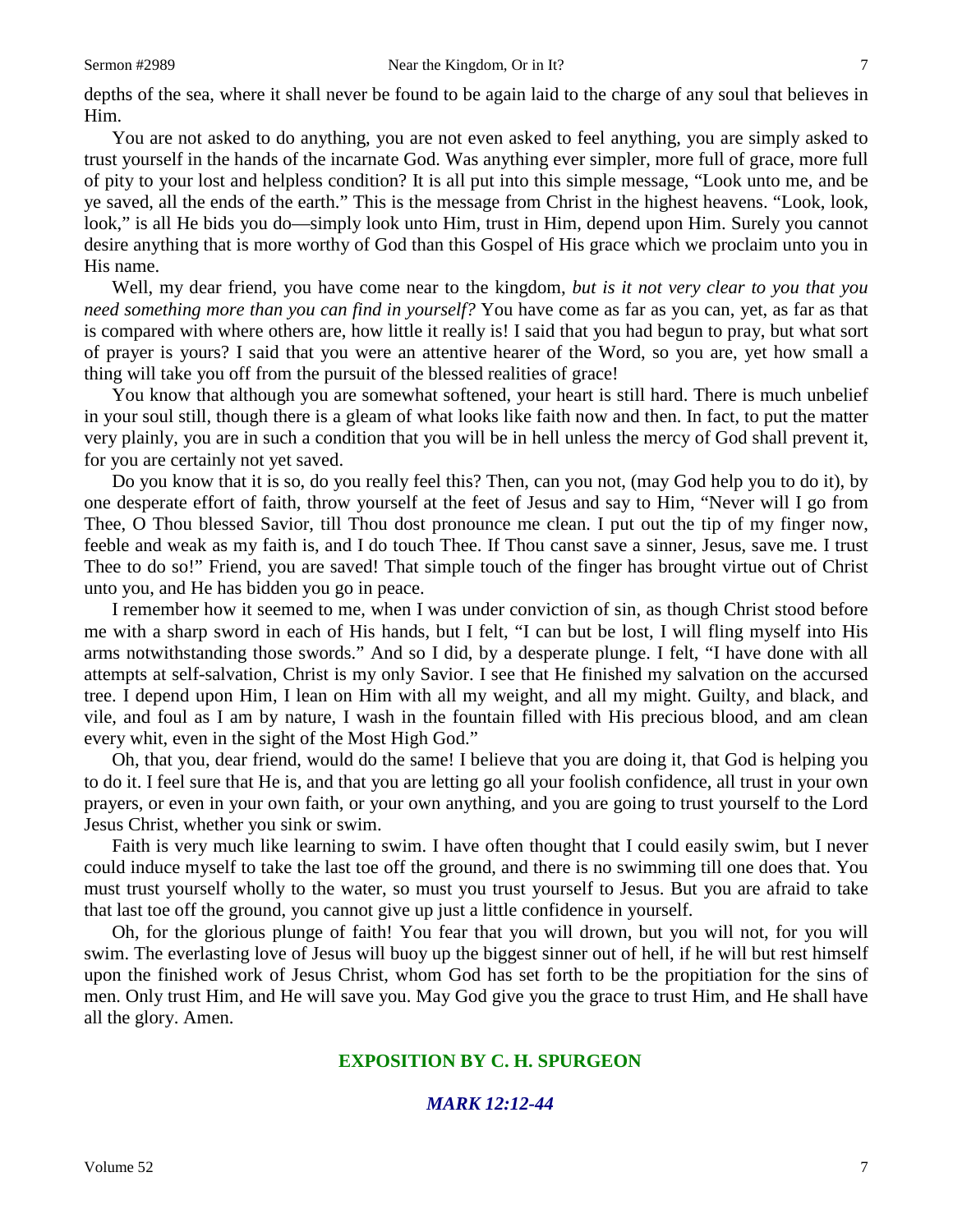**Verse 12.** *And they sought to lay hold on him, but feared the people: for they knew that he had spoken the parable against them: and they left him, and went their way*.

Christ's enemies could not injure Him then, partly because the people heard Him gladly, and were ready to protect Him, but still more because the appointed time for His suffering and death had not fully come.

**13-14.** *And they send unto him certain of the Pharisees and of the Herodians, to catch him in his words. And when they were come, they say unto him, Master, we know that thou art true, and carest for no man: for thou regardest not the person of men, but teachest the way of God in truth:*

They meant "to catch him in his words," if they could, so they baited their trap with flattery. Whenever a man begins to flatter you, be on your guard against him. If he tries to commence a conversation with you by uttering words of excessive admiration, depend upon it that he admires something that you have got more than he admires you, and therefore, be on the watch against him. Our Savior must, in His heart, have utterly despised men who were so foolish as to imagine that they could entrap Him by their flattering words. After that preface, they asked the questions which they thought would impale Him upon the horns of a dilemma—

**14-15.** *Is it lawful to give tribute to Caesar, or not? Shall we give, or shall we not give?*

They knew very well that if Christ said, "Do not give tribute to Caesar," the Romans would have taken him up, and imprisoned him for preaching sedition, but on the other hand, if He said, "Pay tribute to Caesar," the Jews would have said that He was their enemy, and not a true patriot, or else He would not have admitted that the chosen people were bound to pay taxes to their Roman conquerors.

**15-17.** *But he, knowing their hypocrisy, said unto them, Why tempt ye me? bring me a penny, that I may see it. And they brought it. And he saith unto them, Whose is this image and superscription? And they said unto him, Caesar's. And Jesus answering said unto them, Render to Caesar the things that are Caesar's, and to God the things that are God's. And they marvelled at him*.

He had answered them with matchless wisdom without committing Himself in any way.

**18-23.** *Then come unto him the Sadducees, which say there is no resurrection, and they asked him, saying, Master, Moses wrote unto us, If a man's brother die, and leave his wife behind him, and leave no children, that his brother should take his wife, and raise up seed unto his brother. Now there were seven brethren: and the first took a wife, and dying left no seed. And the second took her, and died, neither left he any seed: and the third likewise. And the seven had her, and left no seed: last of all the woman died also. In the resurrection therefore, when they shall rise, whose wife shall she be of them? for the seven had her to wife*.

No doubt they thought that they had completely entangled Him that time. How could He answer such a difficult question as that? But you see, they had based their inquiry upon the erroneous supposition that things are to be in another state as they are here, so Jesus was able at once to answer them as effectively as He had just answered the Pharisees and Herodians.

**24-27.** *And Jesus answering said unto them, Do ye not therefore err, because ye know not the scriptures, neither the power of God? For when they shall rise from the dead, they neither marry, nor are given in marriage; but are as the angels which are in heaven. And as touching the dead, that they rise: have ye not read in the book of Moses, how in the bush God spake unto him, saying, I am the God of Abraham, and the God of Isaac, and the God of Jacob? He is not the God of the dead, but the God of the living: ye therefore do greatly err*.

His answer carried the war into the enemies' camp. They professed to believe in Moses, yet they denied the existence of spirits and the fact of the resurrection, but Jesus Christ proved to a demonstration that God cannot be the God of the dead. If, therefore, He is the God of Abraham, Isaac, and Jacob, Abraham, Isaac, and Jacob are still alive, and if He be your God, and my God, dear friends, we need not fear extinction, we must live, and we must live forever.

**28-34.** *And one of the scribes came, and having heard them reasoning together, and perceiving that he had answered them well, asked him, Which is the first commandment of all? And Jesus answered him,*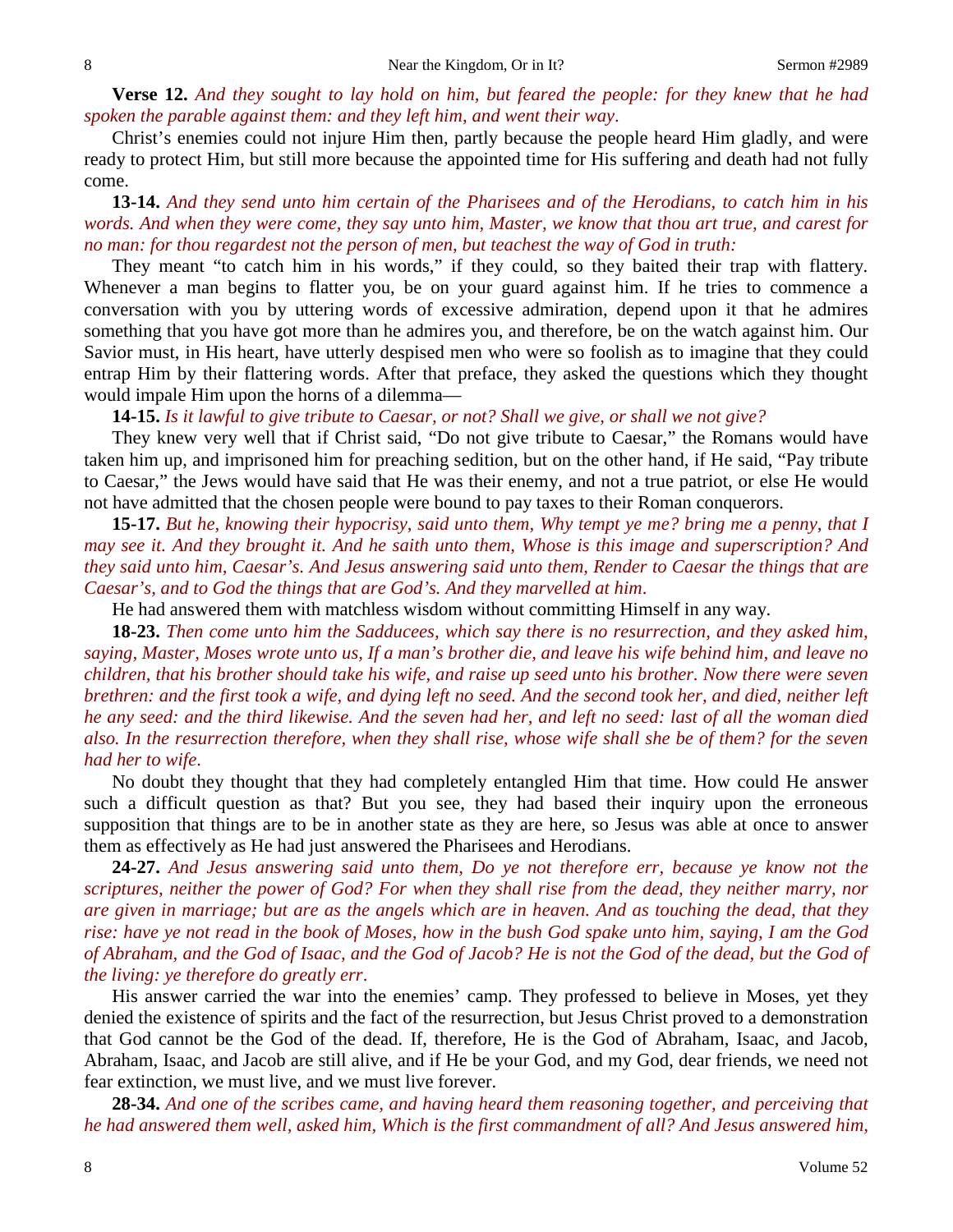*The first of all the commandments is, Hear, O Israel; The Lord our God is one Lord: and thou shalt love the Lord thy God with all thy heart, and with all thy soul, and with all thy mind, and with all thy strength: this is the first commandment. And the second is like, namely this, Thou shalt love thy neighbour as thyself. There is none other commandment greater than these. And the scribe said unto him, Well, Master, thou hast said the truth: for there is one God; and there is none other but he: and to love him with all the heart, and with all the understanding, and with all the soul, and with all the strength, and to love his neighbour as himself, is more than all whole burnt offerings and sacrifices. And when Jesus saw that he answered discreetly, he said unto him, Thou art not far from the kingdom of God. And no man after that durst ask him any question.*

He had so decidedly put all His questioners to the rout that no other man had the audacity to court defeat at His hands. The infallible wisdom of Christ had put all His accusers and tempters to flight.

**35-36.** *And Jesus answered and said, while he taught in the temple, How say the scribes that Christ is the son of David? For David himself said by the Holy Ghost,—*

In psalm 110:1—

**36-37.** *The LORD said unto my Lord, Sit thou on my right hand, till I make thine enemies thy footstool. David therefore himself calleth him Lord; and whence is he then his son?*

They could not answer that riddle, but we can. We know that Jesus is both David's son and David's Lord, a man like ourselves, of the great human race, yet "very God of very God," blessed be His holy name!

**37-40.** *And the common people heard him gladly. And he said unto them in his doctrine, Beware of the scribes, which love to go in long clothing, and love salutations in the marketplaces, and the chief seats in the synagogues, and the uppermost rooms at feasts: which devour widows' houses, and for a pretence make long prayers: these shall receive greater damnation*.

We often hear foolish people say "You must always preach in love, and not say anything against anybody, Jesus did not denounce anybody." Oh, dear! then what about this denunciation of the scribes? Were Jesus here today, He would not be the molluscous creature that some people want us to be. He had a backbone, and a conscience, and a very heavy right hand, and He brought that hand down, like a sledgehammer, upon cant and hypocrisy and error, and if we would be like Christ, we must be manly, and bold, and outspoken.

They tell us this in order that we may easily glide through the world, and that all men may speak well of us. But so did their fathers to the false prophets, and do you suppose that we, who preach God's Word, are going to keep back any part of our testimony because it will bring us into ill repute with the ungodly? God forbid! We live for something higher and nobler than being fed upon the breath of evil men.

If there be error in high places, if there be vice anywhere, it is the duty of the minister of Christ, in His Master's name, to attack it with all his might. Here we find our Lord and Master plainly declaring that the scribes, the great masters of the law, were a set of pretentious hypocrites, who robbed even the widow and the fatherless, and who would, in due time, "receive greater damnation." Even so must the truth still be spoken, whoever may be offended by it.

**41-42.** *And Jesus sat over against the treasury, and beheld how the people cast money into the treasury: and many that were rich cast in much. And there came a certain poor widow,—*

Doubly poor, because she was not only a widow, but in poverty, "a certain poor widow,"—

**42-44.** *And she threw in two mites, which make a farthing. And he called unto him his disciples, and said unto them, Verily I say unto you, that this poor widow hath cast more in, than all they which have cast into the treasury: for all they did cast in of their abundance;*

Christ measures what we really give by what we have left—by the proportion which what we give bears to what we possess, "For all they did cast in of their abundance;"

**44.** *But she of her want did cast in all that she had, even all her living*.

So she gave more than any or all the others did.